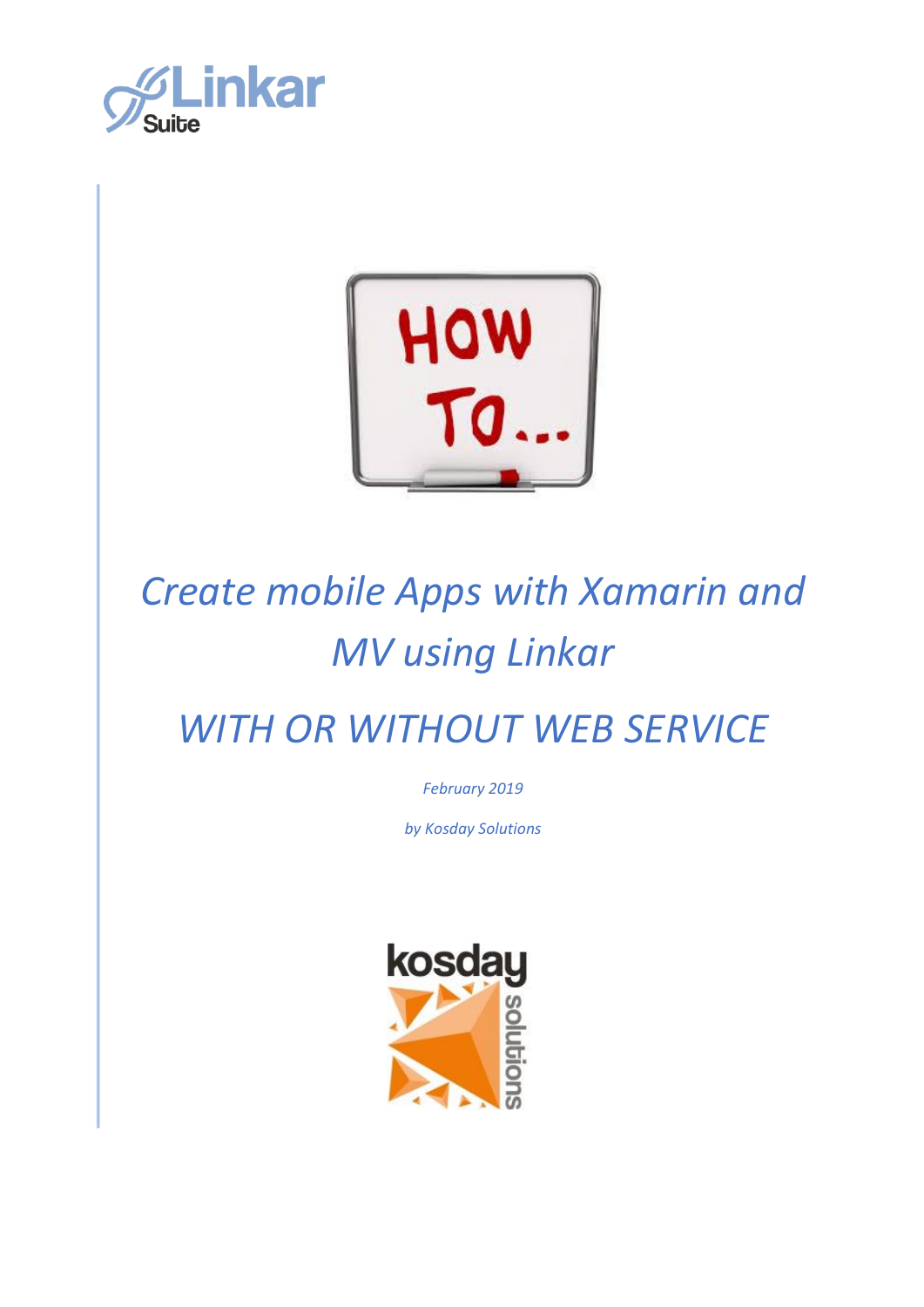

We are going to develop a simple app with Xamarin that will read data from an MV file and display it on a mobile device. This app can run in IOS and Android.

The connection can be carried out in two different ways:

- Using a **REST WEB SERVICE** that will receive the app requests, using Linkar, requests will be placed with the MV database and the data obtained will be sent back to the mobile device (you can read the HowTo on creating web services with Linkar on [https://www.kosday.com/blog/how-to-web-service-with-linkar\)](https://www.kosday.com/blog/how-to-web-service-with-linkar)
- Using a **DIRECT CONNECTION** with the Linkar Server. The mobile device will connect directly with Linkar Server. No need to use a Web Service.

#### **What do you need to create the web services:**

- **Linkar** (the lite free version is enough)
- An MV database (D3, jBase, QM, Unidata or Universe)
- Visual Studio 2017.
- Xamarin [\(https://docs.microsoft.com/en-us/xamarin/cross-platform/get](https://docs.microsoft.com/en-us/xamarin/cross-platform/get-started/installation/windows)[started/installation/windows\)](https://docs.microsoft.com/en-us/xamarin/cross-platform/get-started/installation/windows)
- The LinkarClientMono.dll library (for the direct connection)

Let's open Visual Studio. We are going to create a new "Mobile App" project:

*File* → *New* → *Cross-Platform* → *Mobile.app* → *Xamarin.Forms*

Let's name the project and the solution **LinkarDemoApp**.

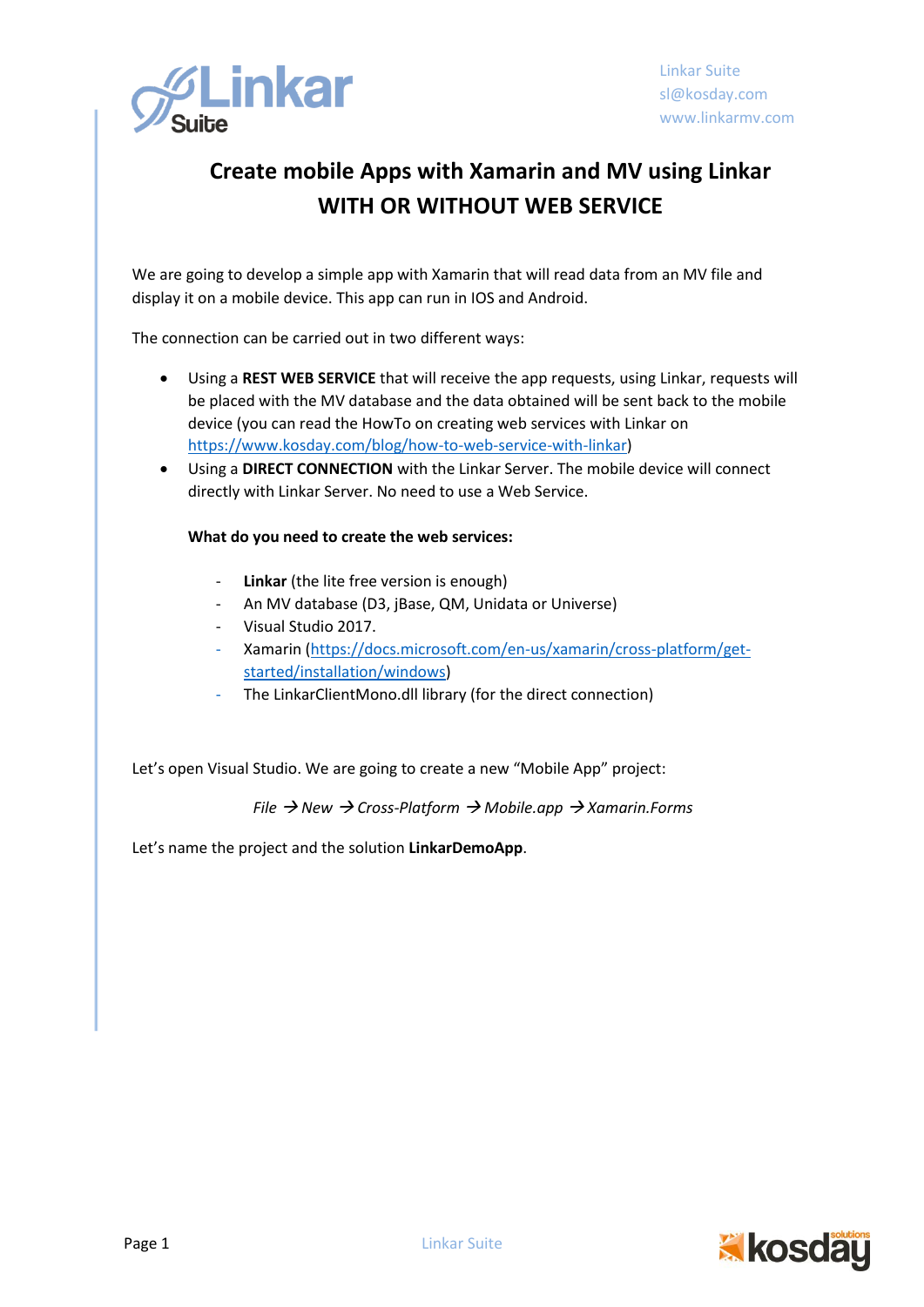

| <b>New Project</b>                    |                |   |                            |           | $\overline{\phantom{a}}$<br>X             |
|---------------------------------------|----------------|---|----------------------------|-----------|-------------------------------------------|
| <b>D</b> Recent                       |                |   | 回訳目<br>Sort by: Default    |           | - م<br>Search (Ctrl+E)                    |
| ▲ Installed                           |                | 譴 | Mobile App (Xamarin.Forms) | Visual C# | Type: Visual C#                           |
| $\blacktriangle$ Visual C#            |                |   |                            |           | A multiproject template for building apps |
| <b>Get Started</b>                    |                |   |                            |           | for iOS, Android, and Windows with        |
| <b>Windows Universal</b>              |                |   |                            |           | Xamarin and Xamarin.Forms.                |
| <b>Windows Desktop</b>                |                |   |                            |           |                                           |
| D Web                                 |                |   |                            |           |                                           |
| .NET Core                             |                |   |                            |           |                                           |
| .NET Standard                         |                |   |                            |           |                                           |
| Android                               |                |   |                            |           |                                           |
| Apple TV                              |                |   |                            |           |                                           |
| Apple Watch                           |                |   |                            |           |                                           |
| Cloud                                 |                |   |                            |           |                                           |
| Cross-Platform                        |                |   |                            |           |                                           |
| <b>iOS</b> Extensions                 |                |   |                            |           |                                           |
| iPhone & iPad                         |                |   |                            |           |                                           |
| Net Standard                          |                |   |                            |           |                                           |
| Test                                  |                |   |                            |           |                                           |
| <b>WCF</b>                            |                |   |                            |           |                                           |
| <b>D</b> Visual Basic                 |                |   |                            |           |                                           |
| $\triangleright$ Visual C++           |                |   |                            |           |                                           |
| N. Microal F#                         |                |   |                            |           |                                           |
| Not finding what you are looking for? |                |   |                            |           |                                           |
| Open Visual Studio Installer          |                |   |                            |           |                                           |
| Name:                                 | LinkarDemoApp  |   |                            |           |                                           |
| Location:                             | F:\VSProjects\ |   |                            | ٠         | Browse                                    |
| Solution name:                        | LinkarDemoApp  |   |                            |           | Create directory for solution<br>∣✔       |
|                                       |                |   |                            |           | <b>Add to Source Control</b>              |
|                                       |                |   |                            |           | OK<br>Cancel                              |

Let's choose the *Master-Detail* template (then we can work on the code example)

Let' choose *Android* and *iOS* as the destination *Platform*.

Let's choose *Shared Project* as *Code Sharing Strategy*.

Do not select *Mobile Backend*. You can see a complete sample of Backen[d on this link.](https://www.kosday.com/blog/how-to-web-service-with-linkar/)

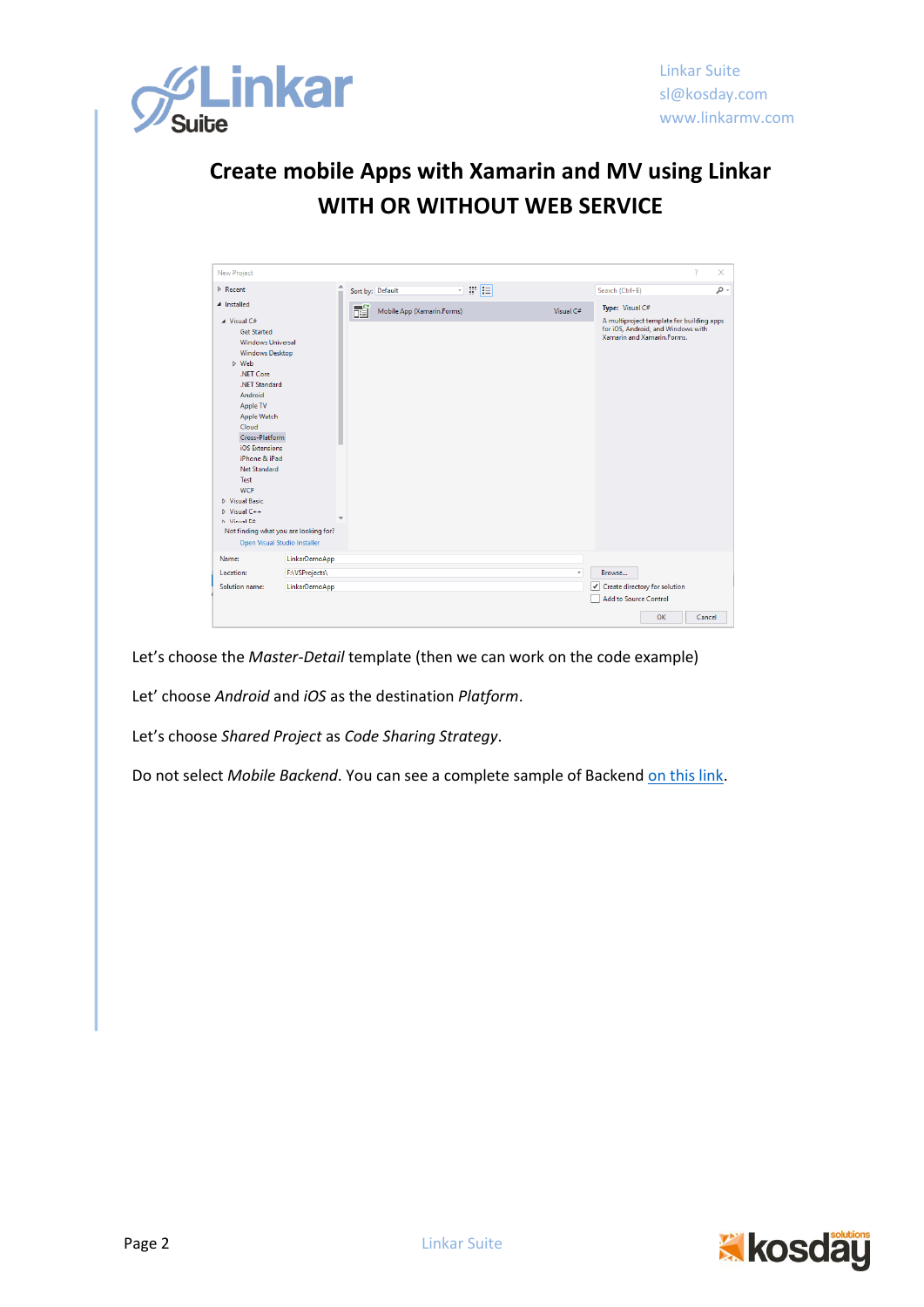

| New Cross Platform App - LinkarDemoApp                   |                                 | $\times$                                                                                                                                                                              |
|----------------------------------------------------------|---------------------------------|---------------------------------------------------------------------------------------------------------------------------------------------------------------------------------------|
| Select a template:                                       |                                 |                                                                                                                                                                                       |
| $-C#$<br>$ -$<br>函<br>丽<br><b>Blank</b><br>Master-Detail | $ C^{\#}$<br>函<br><b>Tabbed</b> | A project template for creating a<br>Xamarin.Forms app that uses a side menu to<br>navigate between several child pages. This<br>template comes with sample pages and sample<br>data. |
| <b>Platform</b>                                          | <b>Code Sharing Strategy ?</b>  | <b>Mobile Backend</b>                                                                                                                                                                 |
| $\sqrt{ }$ Android                                       | .NET Standard                   | Include ASP.NET Core Web API project                                                                                                                                                  |
| $\sqrt{ }$ iOS                                           | Shared Project                  |                                                                                                                                                                                       |
| Windows (UWP)                                            |                                 |                                                                                                                                                                                       |
|                                                          |                                 | OK<br>Cancel                                                                                                                                                                          |

This will generate 3 projects:

- LinkarDemoApp: Here we will insert most of the code and the app screens.
- LinkarDemoApp.Android: Here we find the pure Android elements (AndroidManifest, MainActivity) and resources (icons, images ...)
- LinkarDemoApp.IOS: Here we find the pure iOS elements (Info.plist) and resources (icons, images ...)

We are going to use a Windows PC for this development. For ease, we are going to use LinkarDemoApp.Android as the start project. This will allow us to use the Android Emulator for testing purposes.

As we have used the template, we now have a basic app that we can run and test.

|  | Debug - Any CPU | - LinkarDemoApp.Android |  | ► ▶ VisualStudio_android-23_x86_phone (Android 6.0 - API 23) ▼ |
|--|-----------------|-------------------------|--|----------------------------------------------------------------|
|  |                 |                         |  |                                                                |

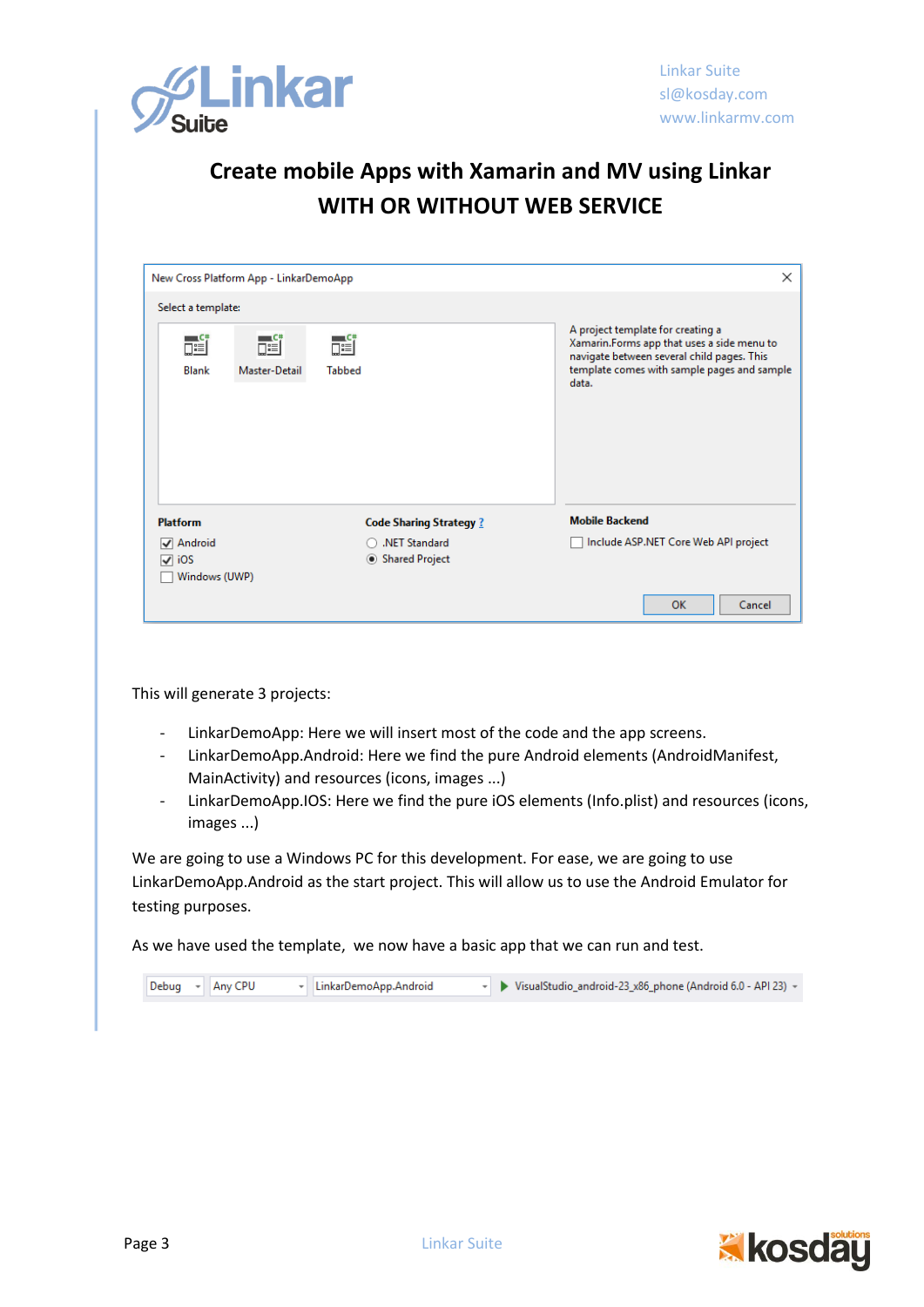

| Android Emulator - VisualStudio_android-23_x86_phone:5554 |   |            |                      |
|-----------------------------------------------------------|---|------------|----------------------|
| ŏ                                                         | 哩 | 图 9:50     |                      |
| <b>Browse</b><br>≡                                        |   | <b>ADD</b> | $\cup$               |
|                                                           |   |            | 40                   |
| First item                                                |   |            | ф.                   |
| This is an item description.                              |   |            | ♦                    |
| Second item                                               |   |            | Ô                    |
| This is an item description.                              |   |            | $\overline{\bullet}$ |
| Third item                                                |   |            | $\Theta$             |
| This is an item description.                              |   |            |                      |
| Fourth item                                               |   |            | ◁                    |
| This is an item description.                              |   |            | $\bigcirc$           |
| Fifth item                                                |   |            |                      |
| This is an item description.                              |   |            |                      |
|                                                           |   |            |                      |
| Sixth item<br>This is an item description.                |   |            |                      |
|                                                           |   |            |                      |
|                                                           |   |            |                      |
|                                                           |   |            |                      |
|                                                           |   |            |                      |
|                                                           |   |            |                      |
|                                                           |   |            |                      |

Let's explain the LinkarDemoApp project structure.

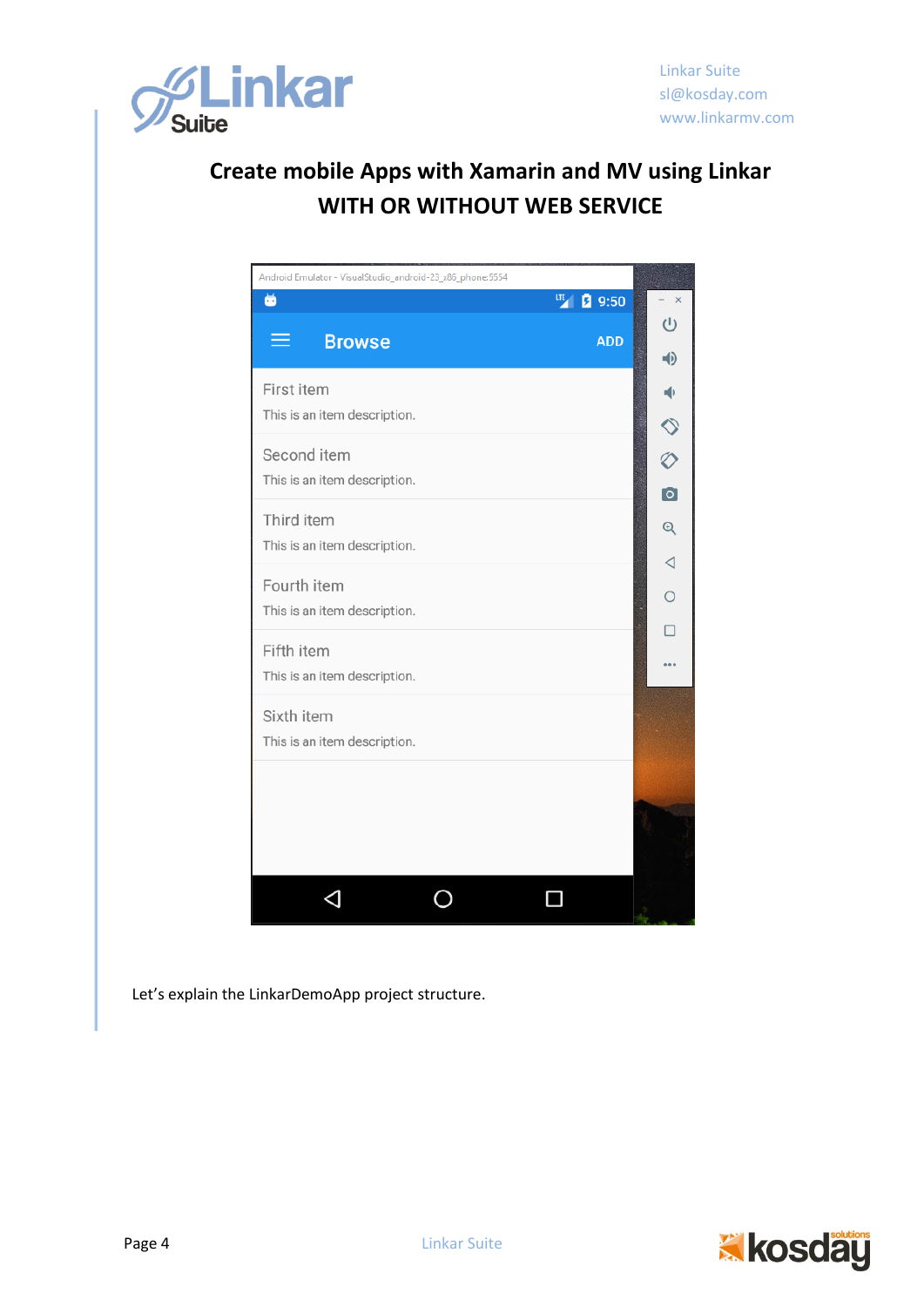

| ◈ LinkarDemoApp |   |         |                                       |  |  |  |
|-----------------|---|---------|---------------------------------------|--|--|--|
|                 |   |         | $\Box$ Models                         |  |  |  |
|                 | d |         | C <sup>#</sup> HomeMenultem.cs        |  |  |  |
|                 | d |         | C <sup>#</sup> Item.cs                |  |  |  |
|                 |   |         | Services                              |  |  |  |
|                 | d |         | C <sup>#</sup> IDataStore.cs          |  |  |  |
|                 | d |         | C <sup>#</sup> MockDataStore.cs       |  |  |  |
|                 |   |         | ViewModels                            |  |  |  |
|                 | d |         | C <sup>#</sup> AboutViewModel.cs      |  |  |  |
|                 | ⊳ |         | C <sup>#</sup> BaseViewModel.cs       |  |  |  |
|                 | d |         | C <sup>#</sup> ItemDetailViewModel.cs |  |  |  |
|                 | d |         | C <sup>#</sup> ItemsViewModel.cs      |  |  |  |
|                 |   | ⊑ Views |                                       |  |  |  |
|                 | d |         | AboutPage.xaml                        |  |  |  |
|                 | d |         | ltemDetailPage.xaml                   |  |  |  |
|                 | d |         | httemsPage.xaml                       |  |  |  |
|                 | d |         | MainPage.xaml                         |  |  |  |
|                 | d |         | MenuPage.xaml                         |  |  |  |
|                 | d | Æ.      | NewltemPage.xaml                      |  |  |  |
| d               |   |         | App.xaml                              |  |  |  |

This template uses the MVVM (Model-View-View-Model) model. If you want to know more about this visit:

<https://docs.microsoft.com/en-us/xamarin/xamarin-forms/enterprise-application-patterns/mvvm>

The App document is the entry point for shared code and will be call from the Android and iOs projects.

We will define the device events and the styles to be used in the different app views on it. For more details take a look at:

<https://docs.microsoft.com/en-us/dotnet/api/xamarin.forms.application?view=xamarin-forms>

In the *Services* folder, there is a local example on how code must be written to perform the different actions that will be call from the *ViewModels*.

There are two different ways to call Linkar Functions and work with the MV database.

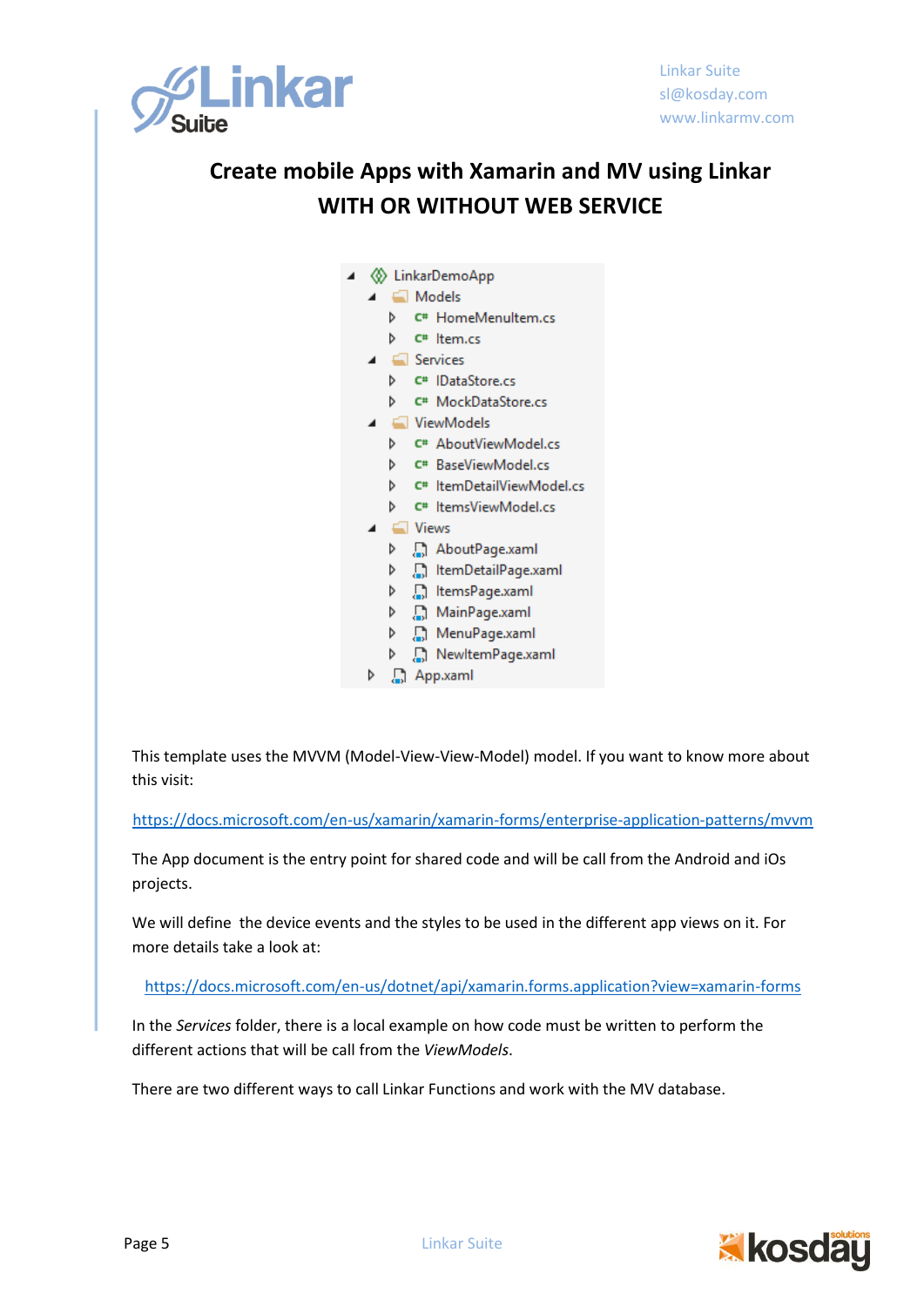

#### 1. **WEB SERVICE** (Backend):

This type of connection implies that we have a *web service* between the app and Linkar Server. For instance, if we want an Item List for an MV file we will call the *GetItems* method (HTTP/HTTPS) stated in the web service that will use Linkar Client to select the file items, this returns them and sends them to the app. You can read the HowTo on creating web services with Linkar on <https://www.kosday.com/blog/how-to-web-service-with-linkar> in our blog.

This is a Class that calls a service from the app:

```
using System.Collections.Generic;
using System.Net.Http;
using System.Text;
using System.Threading.Tasks;
using Newtonsoft.Json;
using Sample.Models;
namespace Sample.Services
{
public class ItemDataStore
{
HttpClient client;
IEnumerable<Item> items;
public ItemDataStore()
{
client = new HttpClient();
client.BaseAddress = new Uri($"{App.servicesUrl}/");
items = new List<Item>();
}
public async Task<IEnumerable<Item>> GetItemsAsync(bool forceRefresh = false)
{
if (forceRefresh)
{
var json = await client.GetStringAsync($"api/Sample/GetItems);
items = await Task.Run() =>
JsonConvert.DeserializeObject<IEnumerable<Item>>(json));
}
return items;
}
public async Task<Item> GetItemAsync(string id)
{
if (id != null){
```
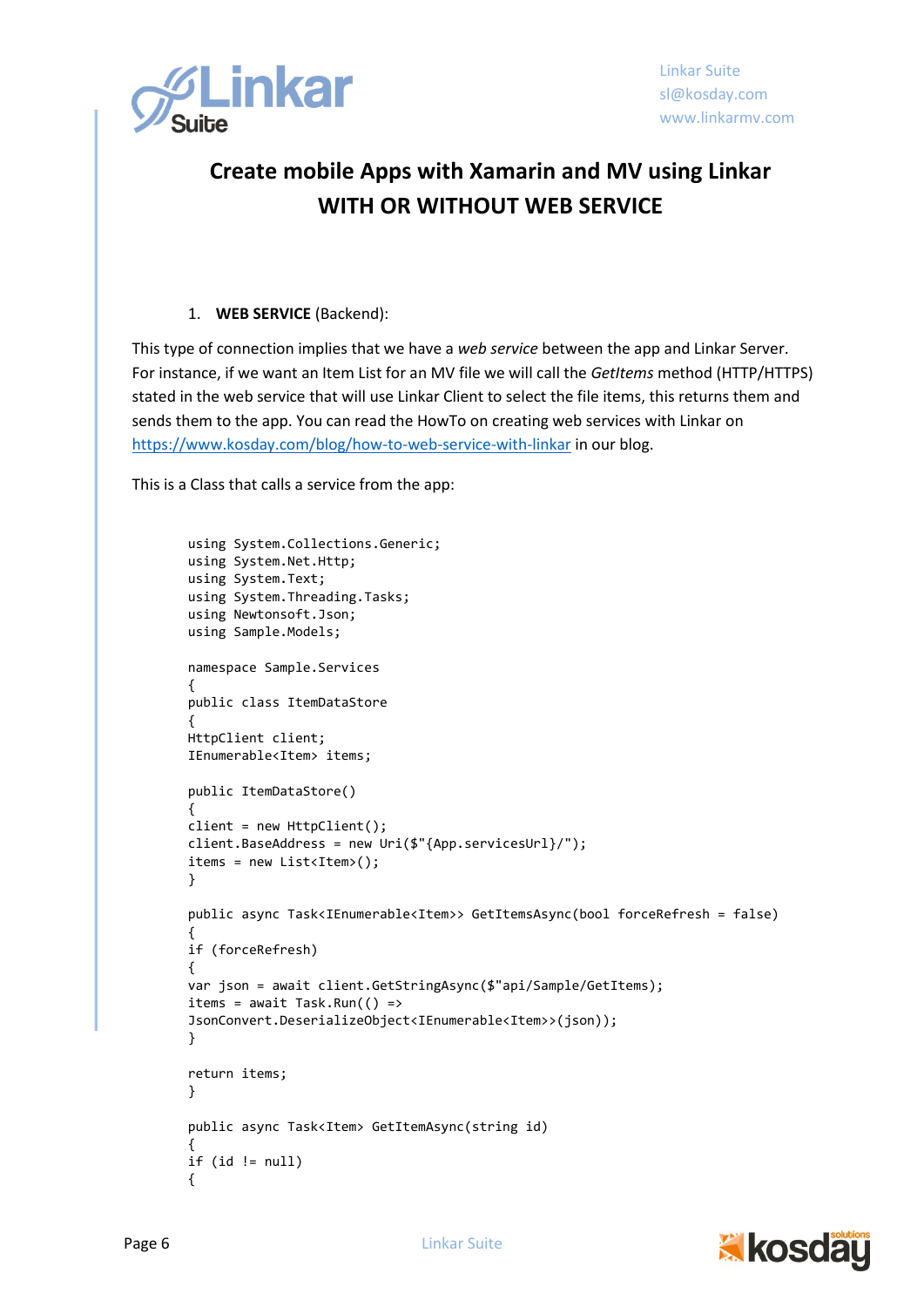

```
var json = await client.GetStringAsync($"api/Sample/GetItem?id=" + id);
return await Task.Run(() => JsonConvert.DeserializeObject<Item>(json));
}
return null;
}
}
}
```
#### **2. DIRECT CONNECTION WITH LINKAR**

This connection uses the LinkarClient MONO library. Then the app interacts with the Linkar Server directly.

First of all we must add the *LinkarClientMono.dll* library to **references** in *LinkarDemoApp.Android* and *LinkarDemoApp.iOS* projects.

Now we must add the *using* clauses in all the classes where we will need the client.

```
using LinkarClient;
using LinkarCommon;
```
We also must declare the Linkar Client. In order to use it in different classes we will declare it as a static variable in *App.xaml.cs* file.

public static LinkarClt linkarClt = new LinkarClt();

We will also implement a new function in order to control the *LinkarClient exceptions* that may occur. This is done in the same *App.xaml.cs* file:

```
public static string GetException(Exception ex)
{
string msg = "";
if (ex.GetType() == typeof(LkException))
{
LkException lkex = (LkException)ex;
msg = "LINKAR EXCEPTION ERROR";
if (lkex.ErrorCode == LkException.ERRORCODE.C0003)
msg += "\r\nERROR CODE: " + lkex.ErrorCode +
"\r\nERROR MESSAGE: " + lkex.ErrorMessage +
"\r\nInternal ERROR CODE: " + lkex.InternalCode +
"\r\nInternal ERROR MESSAGE: " + lkex.InternalMessage;
else
msg += "\r\nERROR CODE: " + lkex.ErrorCode +
```
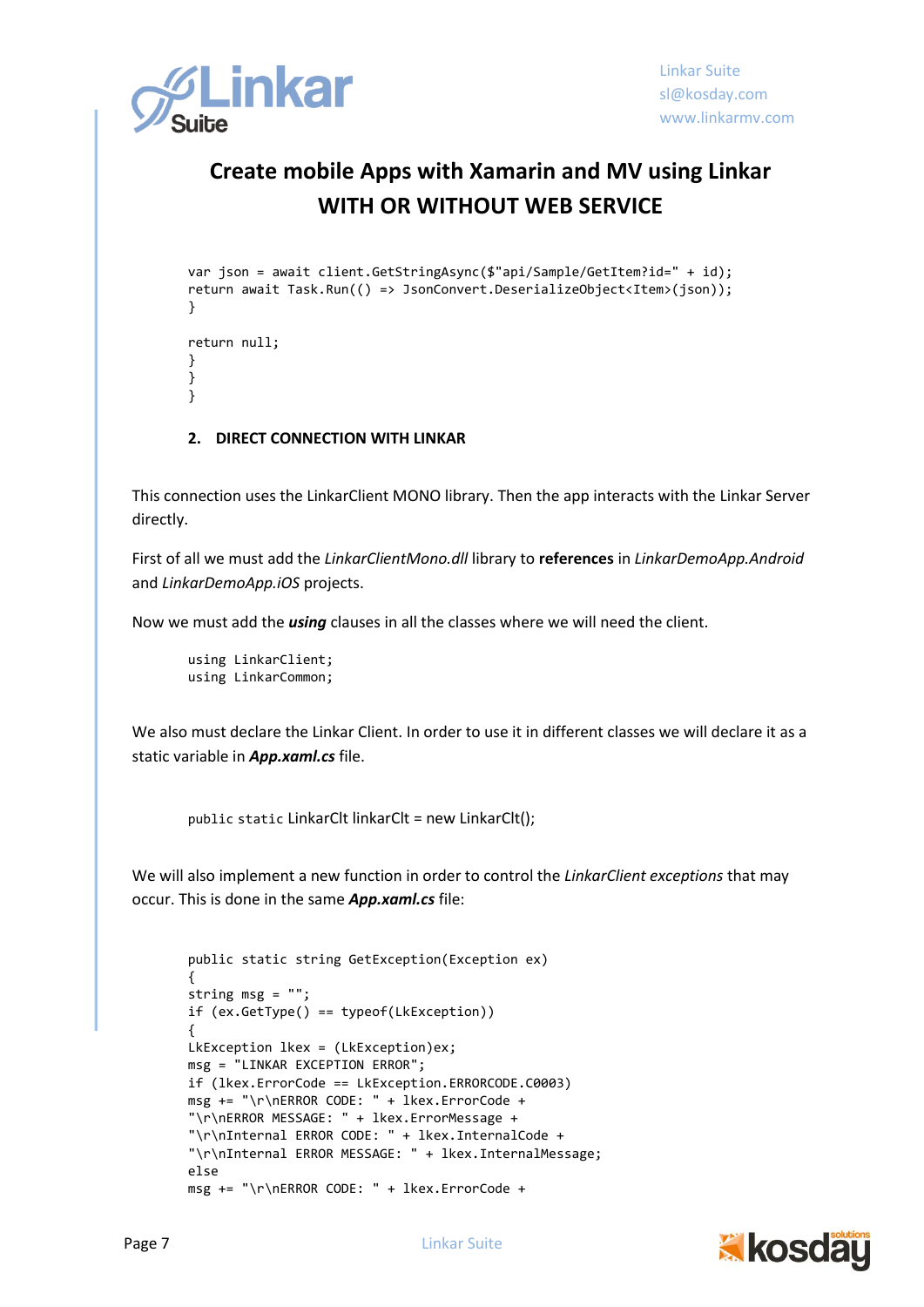

```
"\r\nERROR MESSAGE: " + lkex.ErrorMessage;
}
else if (ex.GetType() == typeof(System.Net.Sockets.SocketException))
{
System.Net.Sockets.SocketException soex = (System.Net.Sockets.SocketException)ex;
msg = "SOCKET EXCEPTION ERROR\r\n" + soex.Message;
}
else
{
msg = "EXCEPTION ERROR\r\n" + ex.Message;
}
return msg;
}
}
```
Let's create a new cover page. This page will be shown before the data.

We must right click on:

#### **Views Add -> New Item …**

| Add New Item - LinkarDemoApp                  |                                     |           | ?                                                      | $\times$ |
|-----------------------------------------------|-------------------------------------|-----------|--------------------------------------------------------|----------|
| ▲ Installed                                   | 国眼国<br>Sort by: Default             |           | Search (Ctrl+E)                                        | - م      |
| $\blacktriangleleft$ Visual C#<br><b>XAML</b> | $\Box$<br><b>Content Page</b>       | Visual C# | Type: Visual C#<br>A page for displaying content using |          |
| <b>Windows Universal</b><br>Code              | $\mathbb{S}^1$<br>Content Page (C#) | Visual C# | XAML.                                                  |          |
| Data<br>General                               | $\Box$<br><b>Content View</b>       | Visual C# |                                                        |          |
| <b>D</b> Web<br>Xamarin.Forms                 | $\mathbb{F}_2$<br>Content View (C#) | Visual C# |                                                        |          |
| D Online                                      | 묘<br><b>List View Page</b>          | Visual C# |                                                        |          |
|                                               | ♫<br>Master Detail Page             | Visual C# |                                                        |          |
|                                               | ♫<br><b>Tabbed Page</b>             | Visual C# |                                                        |          |
|                                               | <b>View Cell</b><br>LJ.             | Visual C# |                                                        |          |
|                                               |                                     |           |                                                        |          |
|                                               |                                     |           |                                                        |          |
|                                               |                                     |           |                                                        |          |
|                                               |                                     |           |                                                        |          |
|                                               |                                     |           |                                                        |          |
| LoginPage.xaml<br>Name:                       |                                     |           |                                                        |          |
|                                               |                                     |           | Add<br>Cancel                                          |          |

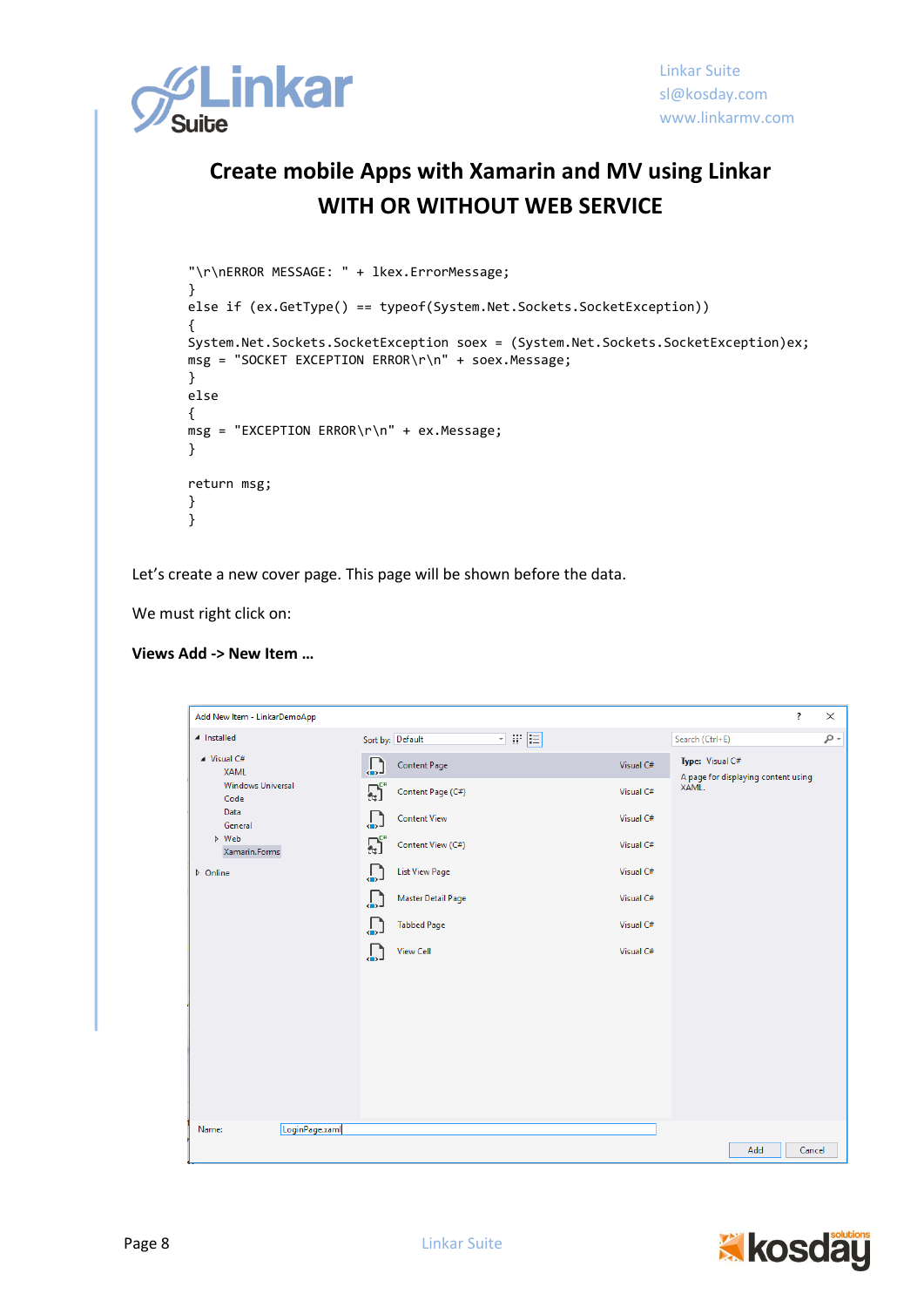

And add a **Content Page**.

Now the created code is changed with this:

LoginPage.xaml

```
<?xml version="1.0" encoding="utf-8" ?>
<ContentPage xmlns="http://xamarin.com/schemas/2014/forms"
xmlns:x="http://schemas.microsoft.com/winfx/2009/xaml"
x:Class="LinkarDemoApp.Views.LoginPage">
<ContentPage.Resources>
<ResourceDictionary>
<Color x:Key="Primary">#2196F3</Color>
<Color x:Key="Accent">#cce8fe</Color>
<Color x:Key="LightTextColor">#999999</Color>
</ResourceDictionary>
</ContentPage.Resources>
<ContentPage.Content>
<Grid AbsoluteLayout.LayoutBounds="0,0,1,1"
AbsoluteLayout.LayoutFlags="All"
VerticalOptions="FillAndExpand"
HorizontalOptions="FillAndExpand">
<Grid.RowDefinitions>
<RowDefinition Height="Auto" />
<RowDefinition Height="*" />
</Grid.RowDefinitions>
<StackLayout BackgroundColor="{StaticResource Accent}" 
VerticalOptions="FillAndExpand" HorizontalOptions="Fill">
<StackLayout Orientation="Horizontal" HorizontalOptions="Center" 
VerticalOptions="Center">
<ContentView Padding="0,30,0,20" VerticalOptions="FillAndExpand">
<Image Source="linkar_logo.png" VerticalOptions="Center" HeightRequest="64" />
</ContentView>
</StackLayout>
</StackLayout>
<ScrollView Grid.Row="1">
<StackLayout Orientation="Vertical" Padding="16,10,16,10" Spacing="10" >
<Label >
<Label.FormattedText>
<FormattedString>
<FormattedString.Spans>
<Span Text="This app shows Linkar functionality and performance. Our focus is not 
to show you how to make pretty interfaces or how to program." />
</FormattedString.Spans>
</FormattedString>
</Label.FormattedText>
</Label>
<Label>
<Label.FormattedText>
```
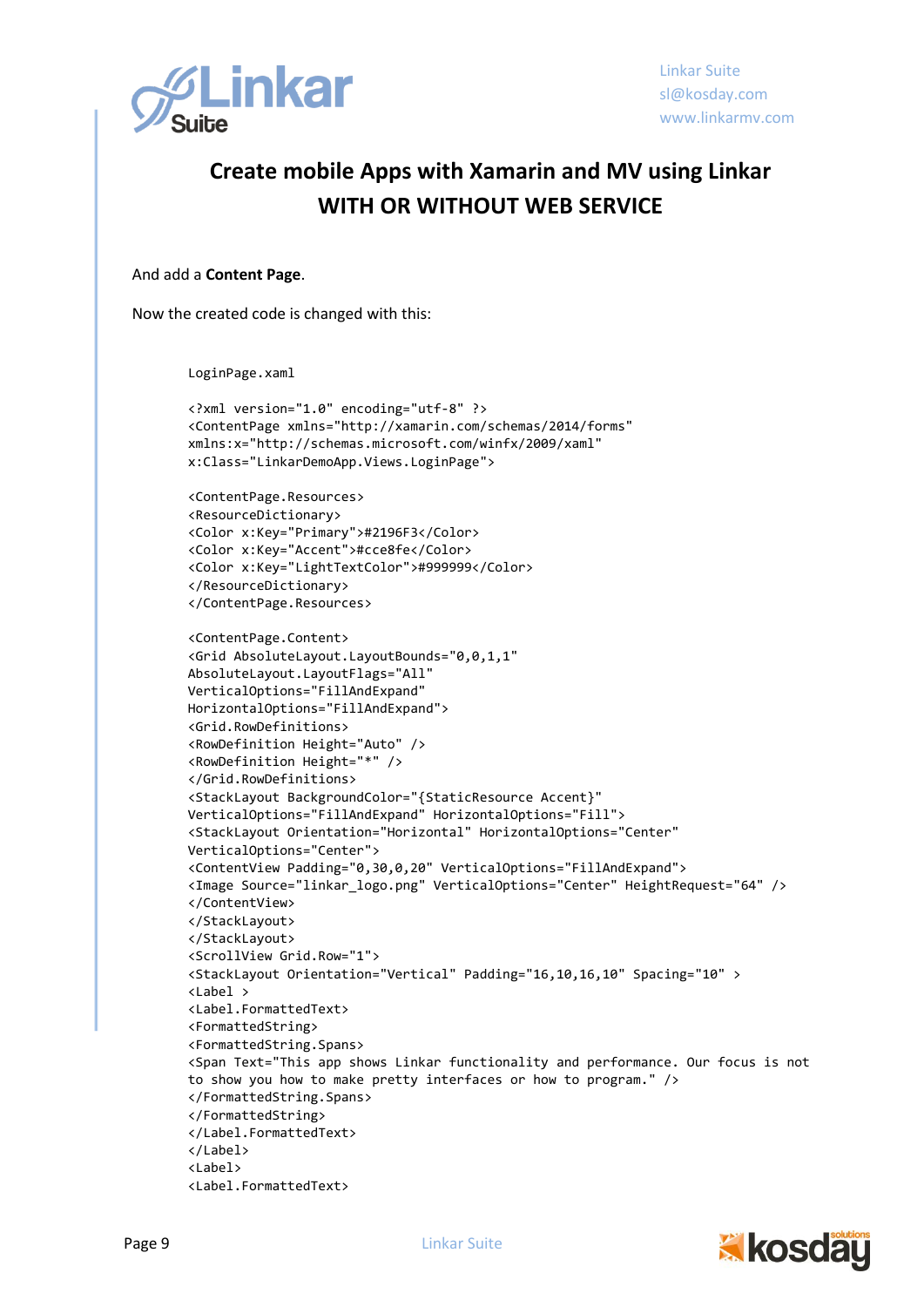

```
<FormattedString>
<FormattedString.Spans>
<Span Text="This app uses Xamarin and a Linkar Server web service." />
</FormattedString.Spans>
</FormattedString>
</Label.FormattedText>
</Label>
<Label>
<Label.FormattedText>
<FormattedString>
<FormattedString.Spans>
<Span Text="You have all the source code in our web in the Linkar Demos folder. 
Take a look at it and discover how easy it is." />
</FormattedString.Spans>
</FormattedString>
</Label.FormattedText>
</Label>
<Button Text="Login" Clicked="Button_Clicked" TextColor="White"
BackgroundColor="{StaticResource Primary}" HeightRequest="40"/>
</StackLayout>
</ScrollView>
</Grid>
</ContentPage.Content>
</ContentPage>
LoginPage.xaml.cs
using LinkarDemoApp.ViewModels;
using System;
using System.Threading.Tasks;
using Xamarin.Forms;
using Xamarin.Forms.Xaml;
namespace LinkarDemoApp.Views
{
[XamlCompilation(XamlCompilationOptions.Compile)]
public partial class LoginPage : ContentPage
{
LoginViewModel viewModel;
public LoginPage()
{
InitializeComponent();
NavigationPage.SetHasNavigationBar(this, false); // Hide nav bar
BindingContext = viewModel = new LoginViewModel();
}
async void Button Clicked(object sender, EventArgs e)
{
await LoginAsync();
```
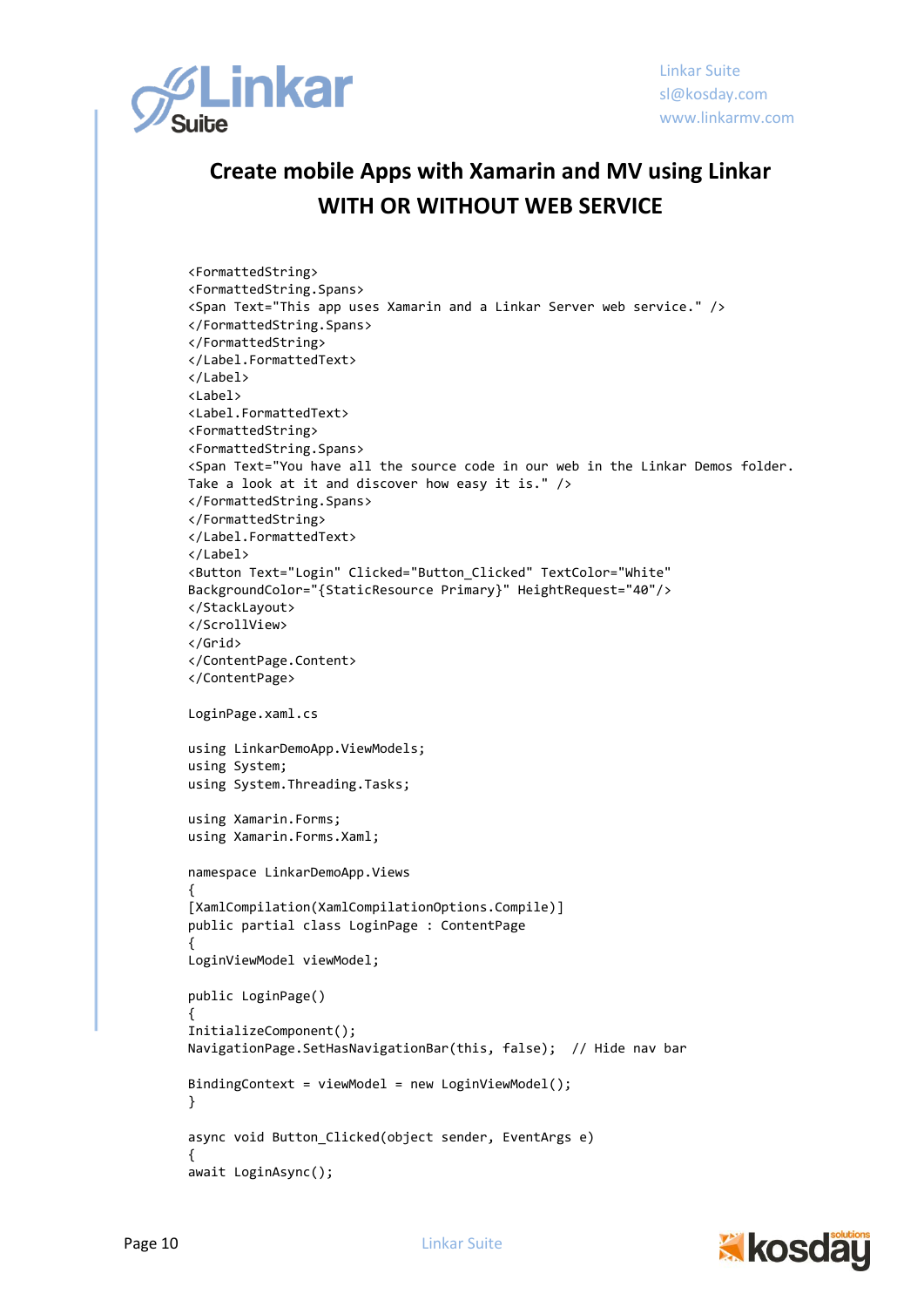

```
}
public async Task LoginAsync()
{
CredentialsOptions credentialsOptions = new CredentialsOptions("127.0.0.1", 
11300, "DEMOEP", "demo", "demo1234");
try
{
await Task.Run(( ) = > {App.linkarClt.Login(credentialsOptions);
App.Current.MainPage = new MainPage();
});
}
catch (Exception ex)
{
await this.DisplayAlert("ERROR", App.GetException(ex), "OK");
}
}
}
}
```
Change the **CredentialsOptions** line with yours.

As we do not use any data capture, nor data binding of that information, we do not need *Model*, nor *ViewModel* structures. Only the *button* code will be used as seen in the example. For a complete Login form you will need all the structure. If the Login is correct we will now navigate to the *MainPage*.

Let's go back to the *App.xaml.cs* file and change the constructor of the start app page with our Login page:

```
public App()
{
InitializeComponent();
MainPage = new LoginPage();
}
```
Now, let's change the *Item.cs* model in order to populate the *LK.ITEMS file* data from the LINKAR\_DEMO account in MV.

```
public class Item
{
public string Id { get; set; }
```
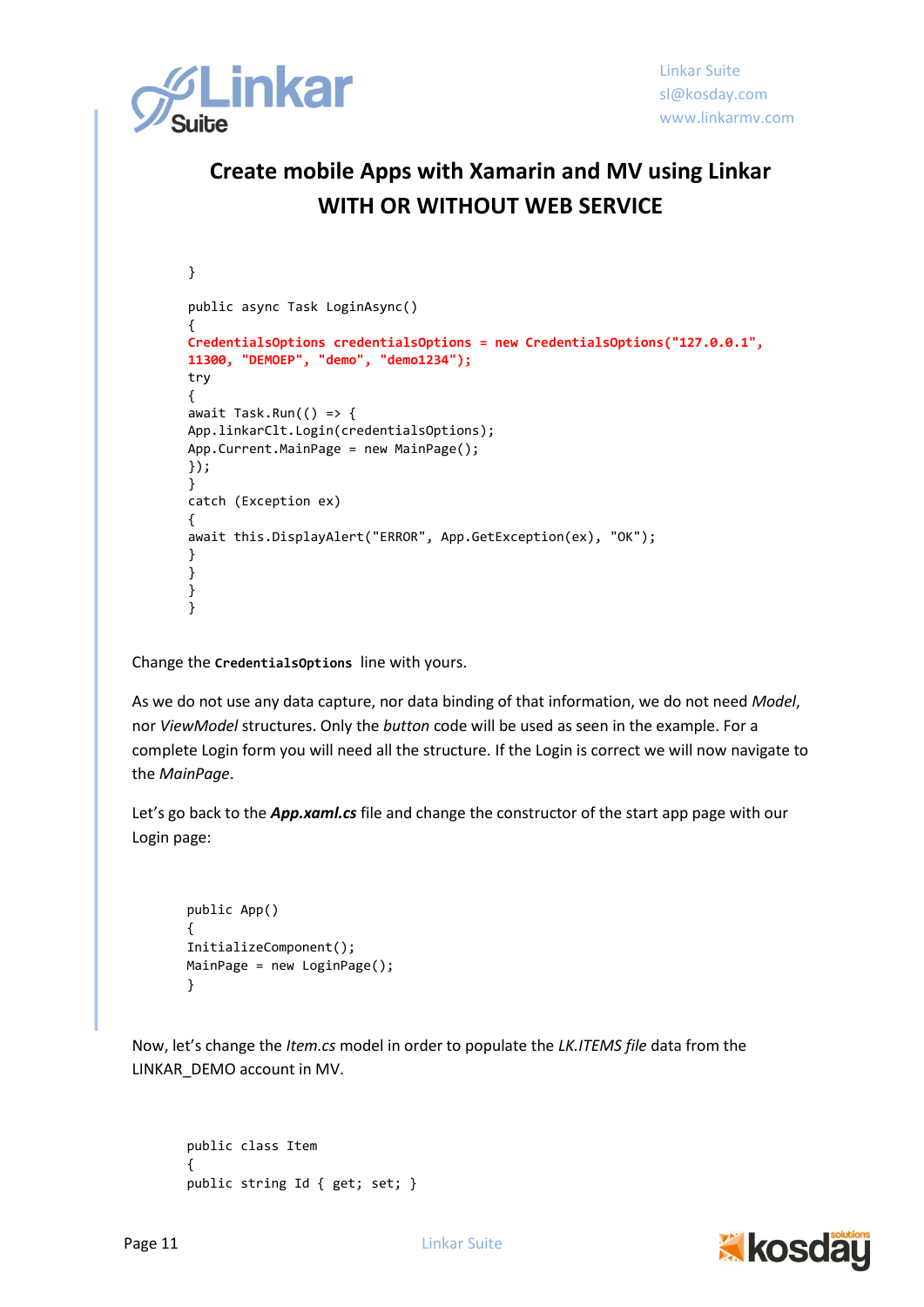

```
public string Description { get; set; }
public double Stock { get; set; }
}
```
After this change, we must also make small changes in *Views* and *ViewModels*:

We must replace *NewItemPage.xaml.cs* constructor with this new code:

```
public NewItemPage()
{
InitializeComponent();
Item = new Item
{
Stock = \theta,
Description = "This is an item description."
};
BindingContext = this;
}
```
We must also replace the *ItemDetailPage.xaml.cs* constructor with:

```
public ItemDetailPage()
{
InitializeComponent();
var item = new Item
{
Stock = \theta.
Description = "This is an item description."
};
viewModel = new ItemDetailViewModel(item);
BindingContext = viewModel;
}
```
And the *ItemDetailViewModel.cs* constructor with:

public ItemDetailViewModel(Item item = null)

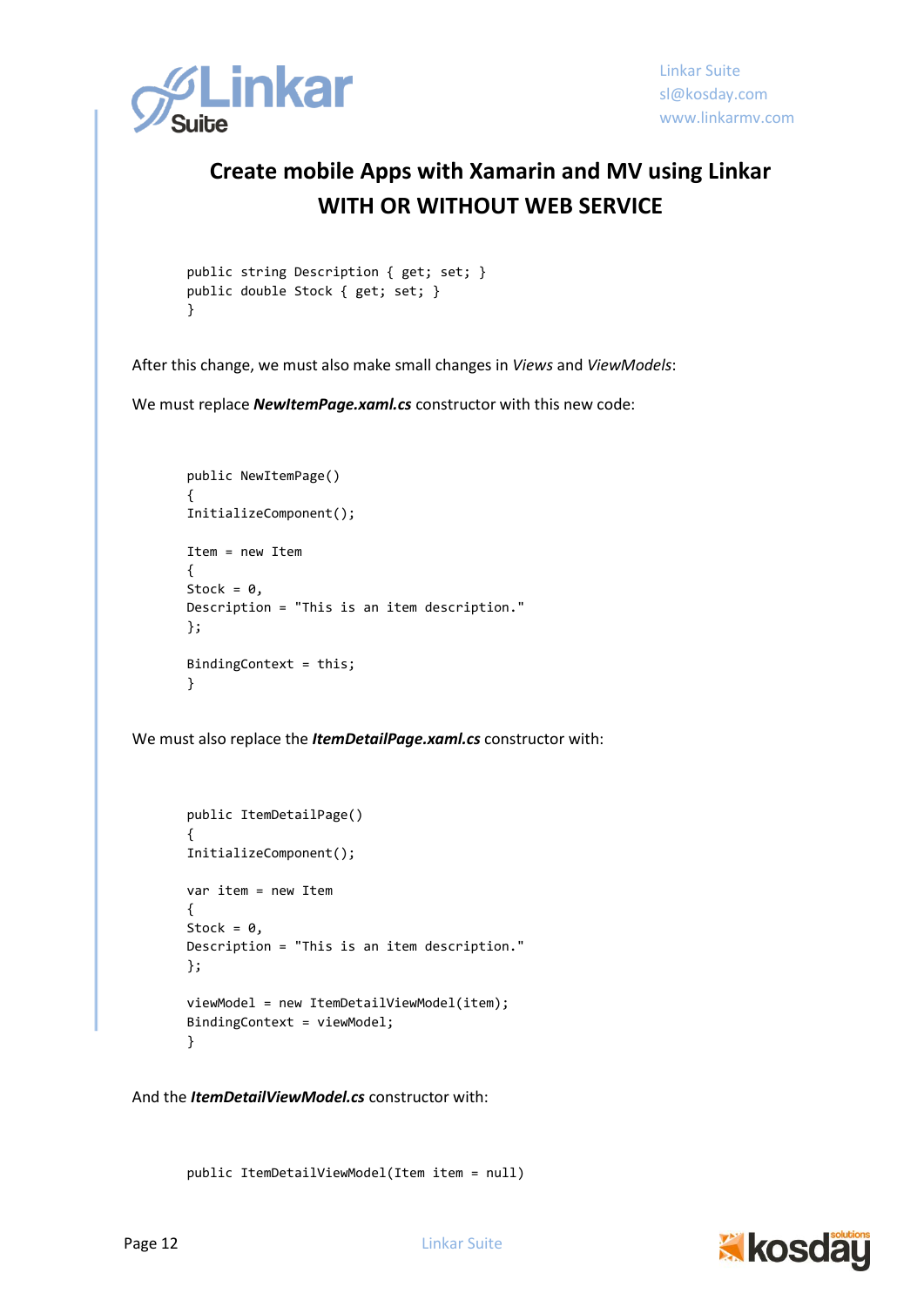

```
{
Title = item?.Description;
Item = item;
}
```
In the *XAML Views* (*ItemsPage.xaml, ItemDetailPage.xaml y NewItemPage.xaml*) we must just change the references found for **Text property** with **Stock property**, for instance:

```
<Label Text="Stock:" FontSize="Medium" />
<Label Text="{Binding Item.Stock}" FontSize="Small"/>
```
Next step will be to modify the *MockDataStore.cs*file that is in the *Services*folder in order to obtain the item list from the Linkar Server. First modify the constructor to take out the fixed data that the screen shows and then add the *using* clauses for Linkar:

```
public MockDataStore()
{
items = new List<Item>();
}
```
Now we will modify the *GetItemsAsync* method in the same file. We use this method to obtain data from Linkar:

```
public async Task<IEnumerable<Item>> GetItemsAsync(bool forceRefresh = false)
{
if (forceRefresh)
{
items = null;
try
{
string lkstring = App.linkarClt.Select_Text("LK.ITEMS", "", "BY CODE", "", "", 
new SelectOptions(false, false, 10, 1, true), DataFormat.TYPE.MV, "", 0);
if (!string.IsNullOrEmpty(lkstring))
{
char delimiter = ASCII Chars.FS chr;
char delimiterThisList = DBMV_Mark.AM;
String recordIds = "";
String records = "";
```
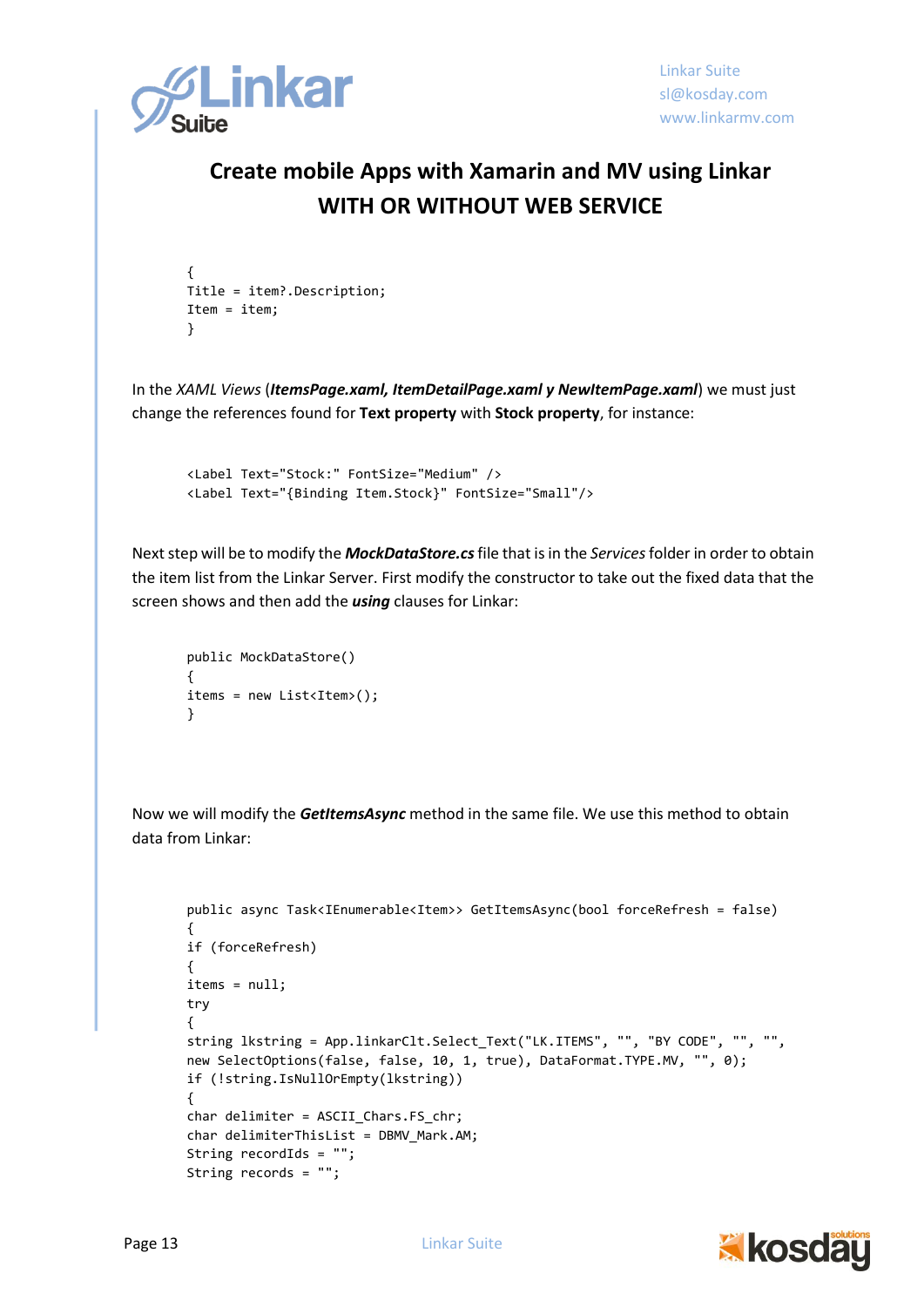

```
String recordCalculateds = "";
String[] parts = lkstring.Split(delimiter);
if (parts.Length >= 1)
{
String[] ThisList = parts[0].Split(delimiterThisList);
int numElements = ThisList.Length;
for (int i = 1; i < numElements; i++){
if (ThisList[i].Equals("RECORD_ID"))
{
recordIds = parts[i];}
if (ThisList[i].Equals("RECORD"))
{
records = parts[i];}
if (ThisList[i].Equals("CALCULATED"))
{
recordCalculateds = parts[i];
}
}
}
//Fill all the records with response data
String[] lstids = recordIds.Split(ASCII Chars.RS chr);
String[] lstregs = records.Split(ASCII Chars.RS chr);
String[] lstcalcs = recordCalculateds.Split(ASCII Chars.RS chr);
items = new List<Item>();
for (int i = 0; i < 1stids.Length; i++){
Item record = new Item();
if (recordCalculateds != null && recordCalculateds != "")
{
record = LkItem.GetRecord(lstids[i], lstregs[i], lstcalcs[i]);
}
else
record = LkItem.GetRecord(lstids[i], lstregs[i], "");
items.Add(record);
}
}
}
catch (Exception ex)
{
string error = App.GetException(ex);
await Xamarin.Forms.Application.Current.MainPage.DisplayAlert("ERROR", error, 
"OK");
```
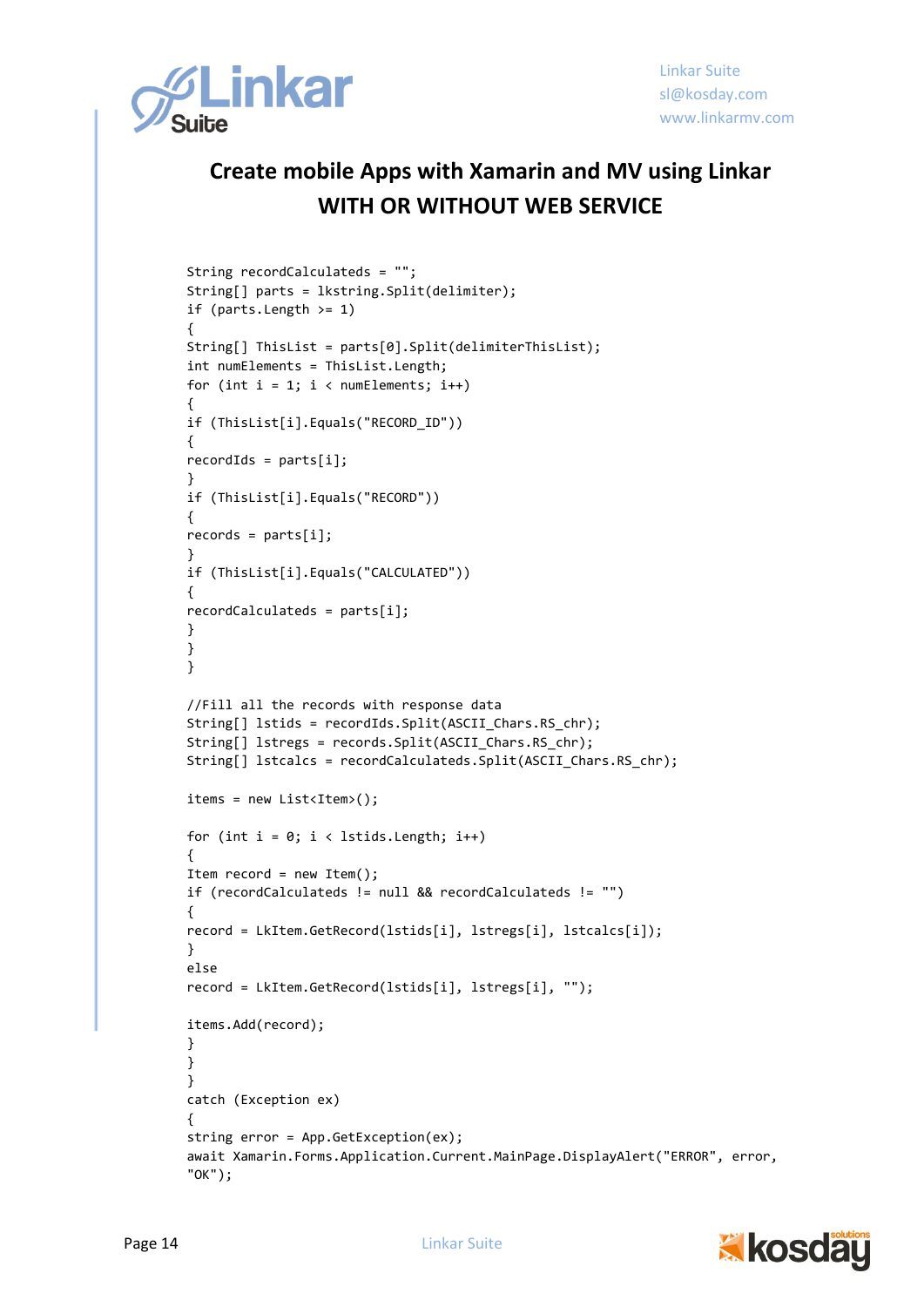

```
}
}
return items;
}
```
We are only using one of the Linkar functions output types. Please consult all download Linkar help documentation on:

[https://www.kosday.com/Manuals/en\\_WEB\\_LINKAR/index.html](https://www.kosday.com/Manuals/en_WEB_LINKAR/index.html)

Finally we need to add a *GetRecord* method. We will use it to populate each Item of our list assigning the value that the function returns to each property class.

```
private Item GetRecord(string recordID, string record, string recordCalculated)
{
Item item = new Item();
//Create empty record
string[] reg = new string[2];for (int j = 0; j < reg. Length; j++)reg[i] = "";//Fill the record
if (record != null && record != "")
{
string[] aux = record.Split(DBMV_Mark.AM);
for (int j = 0; j < aux.length; j++)reg[j] = aux[j];}
```
//Create empty calculated record

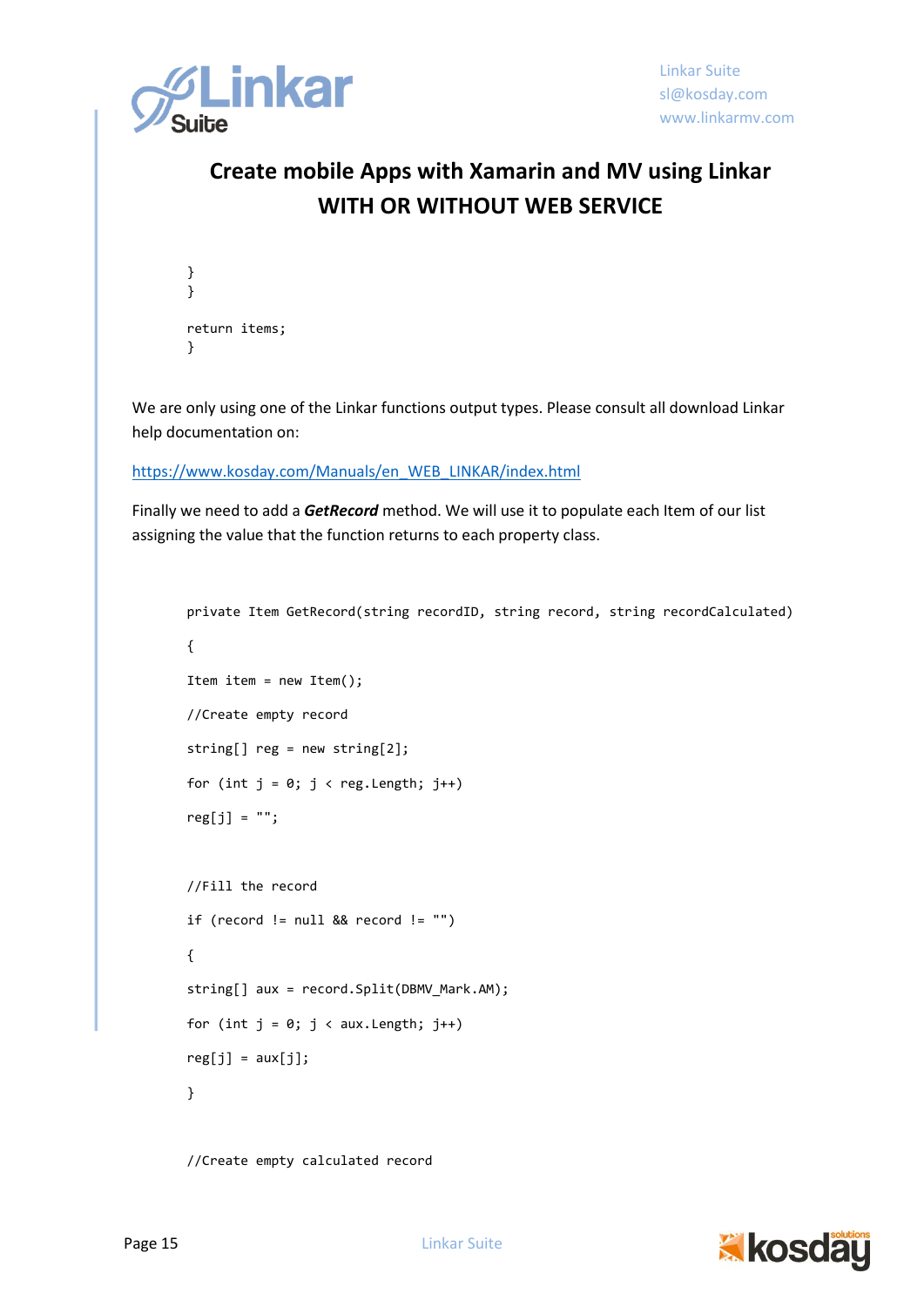

```
string[] regI = new string[0];
for (int k = 0; k < regI. Length; k++)
regI[k] = "";//Fill the calculated record
if (recordCalculated != null && recordCalculated != "")
{
string[] auxI = recordCalculated.Split(DBMV_Mark.AM);
int k = 0;
for (; k < auxI.Length; k++)
regI[k] = auxI[k];}
//Fill the record ID property
item.Id = recordID;
if (record == null || record == "")
return null;
//Fill the class properties
item.Description = LinkarDataTypes.GetAlpha(reg[0]);
item.Stock = LinkarDataTypes.GetDecimal(reg[1]);
return item;
}
```